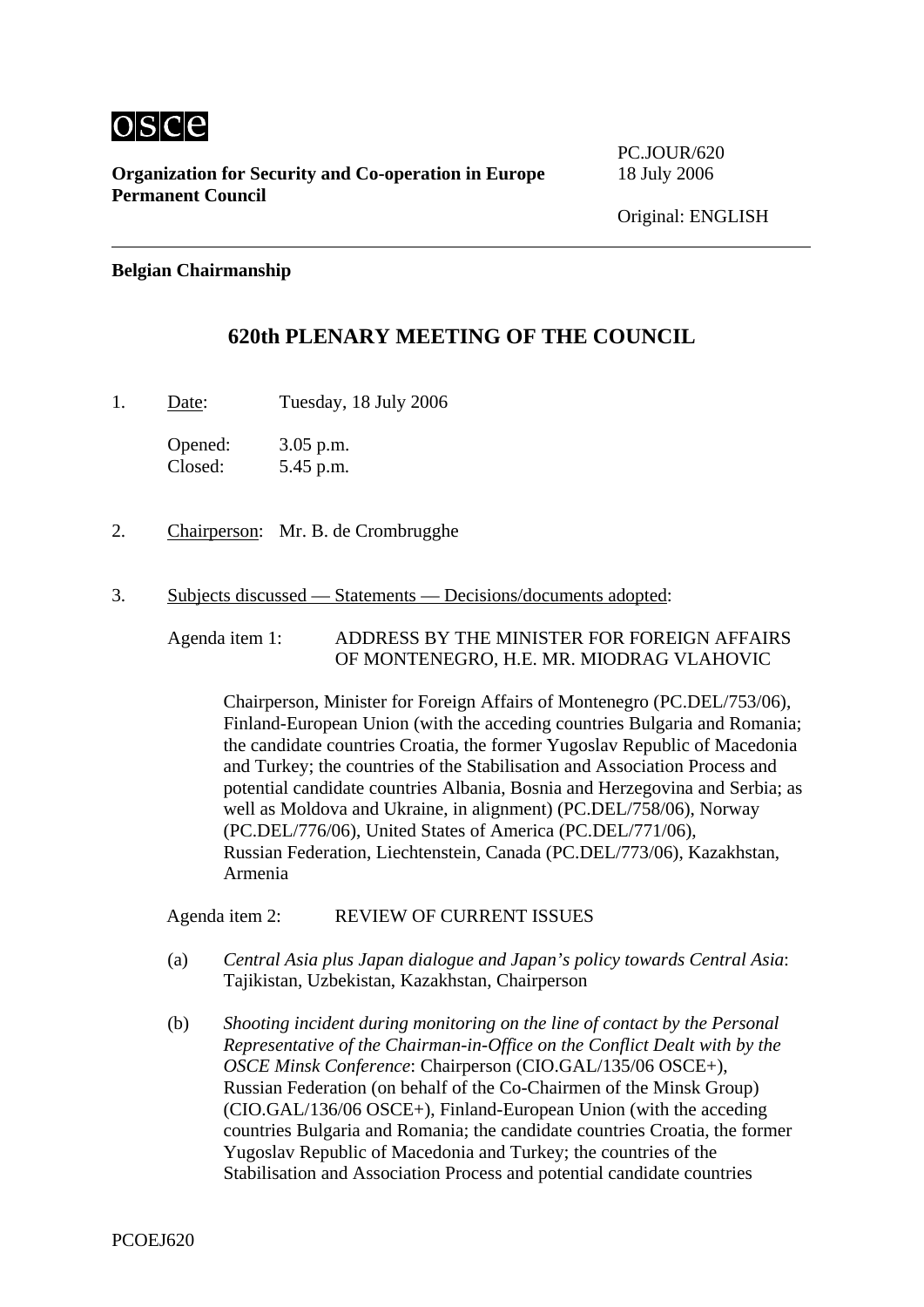Albania, Bosnia and Herzegovina, Montenegro and Serbia; as well as the European Free Trade Association countries Iceland, Liechtenstein and Norway, members of the European Economic Area, in alignment) (PC.DEL/766/06), Azerbaijan (PC.DEL/765/06), Armenia

- (c) *Fifteenth Annual Session of the OSCE Parliamentary Assembly, held in Brussels from 3 to 7 July 2006*: Representative of the OSCE Parliamentary Assembly
- (d) *Situation in and around South Ossetia, Georgia*: Russian Federation (PC.DEL/763/06 OSCE+), Finland-European Union (with the acceding countries Bulgaria and Romania; the candidate countries Croatia, the former Yugoslav Republic of Macedonia and Turkey; the countries of the Stabilisation and Association Process and potential candidate countries Albania, Bosnia and Herzegovina, Montenegro and Serbia; as well as the European Free Trade Association countries Iceland and Norway, members of the European Economic Area, in alignment) (PC.DEL/767/06), Georgia (PC.DEL/782/06 OSCE+), Chairperson
- (e) *Presidential elections in Belarus, held on 19 March 2006, and the case of Mr. A. Kozulin*: United States of America (PC.DEL/770/06), Finland-European Union (with the acceding countries Bulgaria and Romania; the candidate countries Croatia, the former Yugoslav Republic of Macedonia and Turkey; the countries of the Stabilisation and Association Process and potential candidate countries Albania, Bosnia and Herzegovina, Montenegro and Serbia; the European Free Trade Association countries Iceland, Liechtenstein and Norway, members of the European Economic Area; as well as Moldova and Ukraine, in alignment) (PC.DEL/759/06), Canada (PC.DEL/774/06), Switzerland, Belarus
- (f) *Referendum on independence in the Transdniestrian region of Moldova, to be held on 17 September 2006*: Finland-European Union (with the acceding countries Bulgaria and Romania; the candidate countries Croatia, the former Yugoslav Republic of Macedonia and Turkey; the countries of the Stabilisation and Association Process and potential candidate countries Albania, Bosnia and Herzegovina, Montenegro and Serbia; the European Free Trade Association countries Iceland and Norway, members of the European Economic Area; as well as Ukraine, in alignment) (PC.DEL/760/06), United States of America (PC.DEL/772/06), Azerbaijan (also on behalf of Georgia) (PC.DEL/764/06), Russian Federation (PC.DEL/769/06 OSCE+), Romania, Moldova (PC.DEL/768/06), Chairperson

## Agenda item 3: REPORT ON THE ACTIVITIES OF THE CHAIRMAN-IN-OFFICE

- (a) *Announcement of the distribution of a written report on the activities of the Chairman-in-Office (CIO.GAL/138/06)*: Chairperson
- (b) *Visit of the Chairman-in-Office to Washington on 19 July 2006*: Chairperson